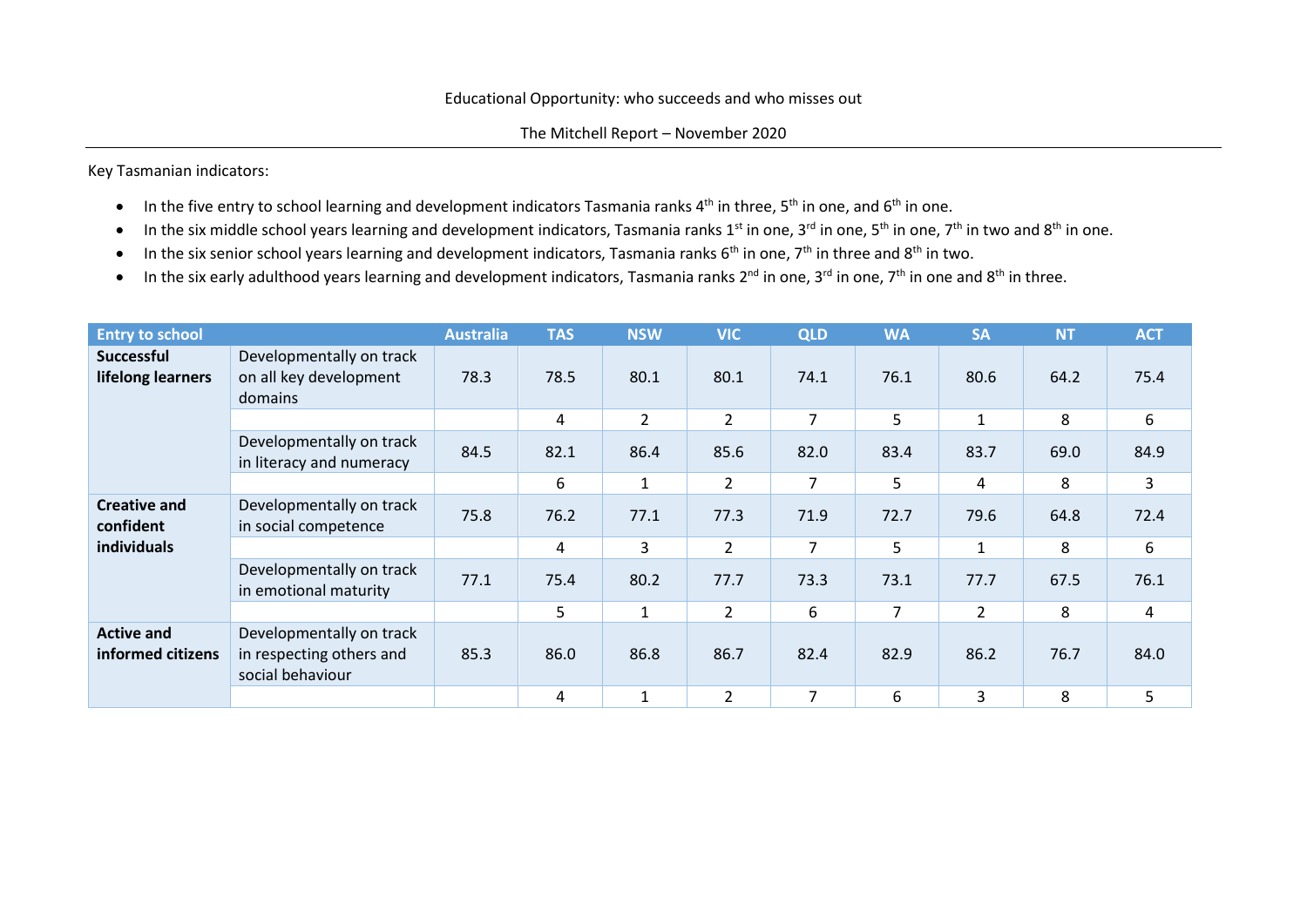| <b>Middle school years</b>                         |                                                                                                           | <b>Australia</b> | <b>Tasmania</b> | <b>NSW</b>     | <b>VIC</b>     | <b>QLD</b>     | <b>WA</b>    | <b>SA</b>      | <b>NT</b> | <b>ACT</b>   |
|----------------------------------------------------|-----------------------------------------------------------------------------------------------------------|------------------|-----------------|----------------|----------------|----------------|--------------|----------------|-----------|--------------|
| <b>Successful</b><br>lifelong                      | Performs above the NMS in<br>both literacy and numeracy                                                   | 75.2             | 70.6            | 75.1           | 78.6           | 73.6           | 73.4         | 74.4           | 51.0      | 80.6         |
| <b>learners</b>                                    |                                                                                                           |                  | 7               | 3              | $\overline{2}$ | 5              | 6            | 4              | 8         | $\mathbf{1}$ |
|                                                    | Performs at or above the<br>international benchmark<br>standard in science                                | 69.0             | 65              | 68             | 71             | 67             | 70           | 67             | 47        | 76           |
|                                                    |                                                                                                           |                  | 7               | 4              | $\overline{2}$ | 5              | 3            | 5              | 8         | $\mathbf{1}$ |
| <b>Creative</b><br>and<br>confident<br>individuals | Exhibits behaviours indicative<br>of creativity                                                           | 72.8             | 64.8            | 77.0           | 73.6           | 66.9           | 68.0         | 75.5           | 66.9      | 81.3         |
|                                                    |                                                                                                           |                  | 8               | $\overline{2}$ | 4              | 6              | 5            | 3              | 6         | $\mathbf{1}$ |
|                                                    | Possesses a strong sense of<br>self-efficacy or belief in self                                            | 67.5             | 70.0            | 67.4           | 69.3           | 65.1           | 68.8         | 66.4           | 55.8      | 68.4         |
|                                                    |                                                                                                           |                  | $\mathbf{1}$    | 5              | 2              | $\overline{7}$ | 3            | 6              | 8         | 4            |
| <b>Active and</b><br>informed<br>citizens          | Keeps informed about current<br>events and has awareness of<br>global issues                              | 64.4             | 63.4            | 64.1           | 64.4           | 66.4           | 67.1         | 58.3           | 56.8      | 61.4         |
|                                                    |                                                                                                           |                  | 5.              | 4              | $\mathbf{3}$   | $\mathcal{P}$  | $\mathbf{1}$ | $\overline{7}$ | 8         | 6            |
|                                                    | Views key civic engagement<br>actives as important to being<br>an active and good citizen of<br>Australia | 63.3             | 65              | 65.1           | 59.9           | 62.7           | 67.6         | 61.6           | 62.5      | 63.6         |
|                                                    |                                                                                                           |                  | 3               | $\overline{2}$ | 8              | 5              | $\mathbf{1}$ | 7              | 6         | 4            |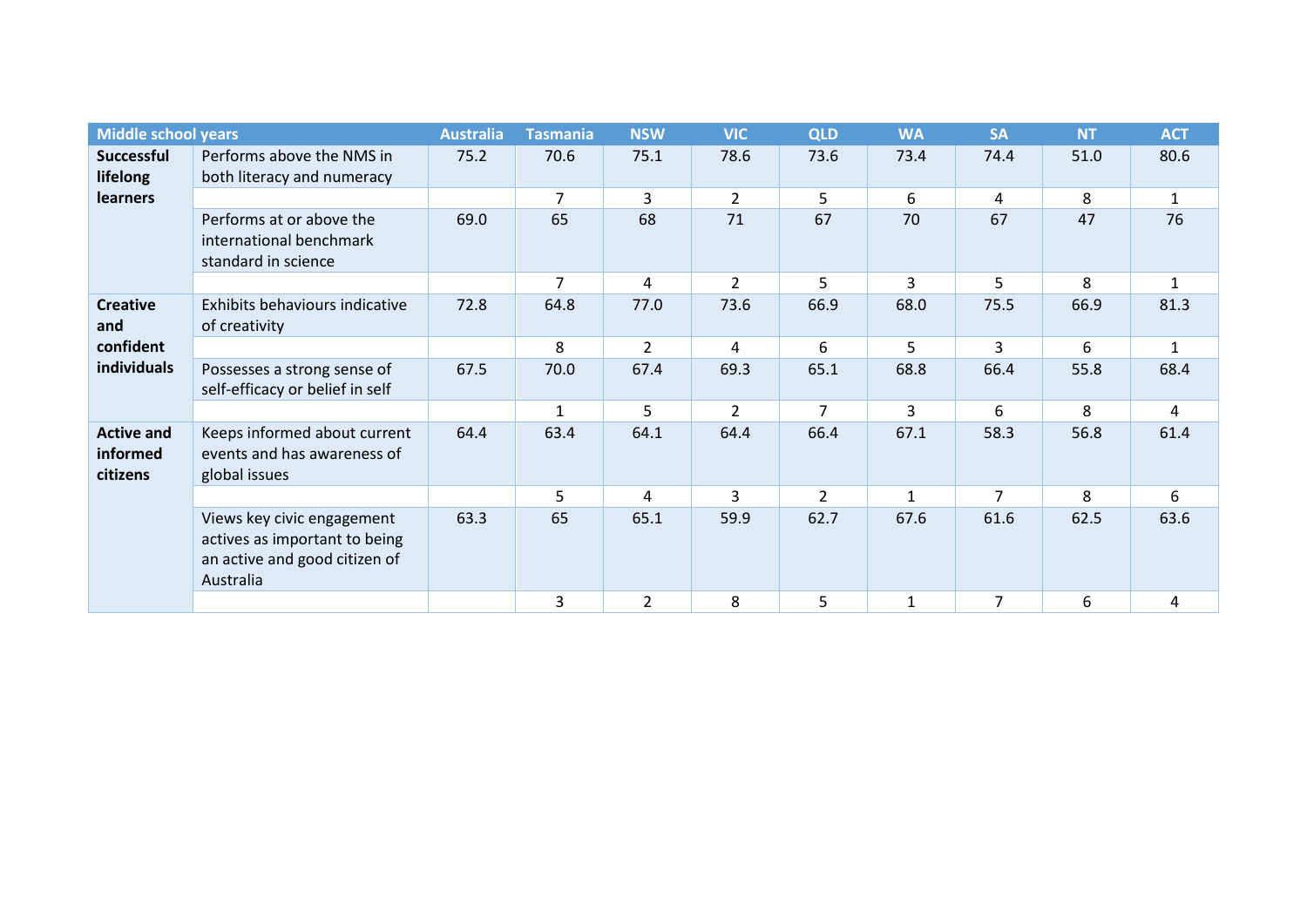| <b>Senior School years</b>                         |                                                                                                           | <b>Australia</b> | <b>Tasmania</b> | <b>NSW</b>   | <b>VIC</b>     | <b>QLD</b>     | <b>WA</b>      | <b>SA</b>      | <b>NT</b>      | <b>ACT</b>   |
|----------------------------------------------------|-----------------------------------------------------------------------------------------------------------|------------------|-----------------|--------------|----------------|----------------|----------------|----------------|----------------|--------------|
| <b>Successful</b><br>lifelong                      | Attains a year 12 certificate or<br>equivalent                                                            | 81.6             | 71.2            | 80.2         | 82.9           | 84.4           | 79.6           | 80.7           | 58.8           | 90.6         |
| <b>learners</b>                                    |                                                                                                           |                  | $\overline{7}$  | 5            | 3              | $\overline{2}$ | 6              | 4              | 8              | $\mathbf{1}$ |
|                                                    | Meets or exceeds international<br>benchmark standards for age in<br>maths, science and reading            | 72.2             | 62.7            | 69.9         | 74.5           | 72.0           | 73.4           | 76.7           | 59.5           | 82.6         |
|                                                    |                                                                                                           |                  | $\overline{7}$  | 6            | 3              | 5              | 4              | $\overline{2}$ | 8              | $\mathbf{1}$ |
| <b>Creative</b><br>and<br>confident<br>individuals | Exhibits high level proficiency in<br>creative problem solving                                            | 65.0             | 50              | 66           | 65             | 64             | 64             | 68             | 61             | 68           |
|                                                    |                                                                                                           |                  | 8               | 3            | 4              | 5              | 5              | $\mathbf{1}$   | $\overline{7}$ | $\mathbf{1}$ |
|                                                    | Possesses a strong sense of self-<br>efficacy or belief in self                                           | 75.3             | 68.7            | 74.7         | 76.1           | 75.8           | 76.6           | 74.4           | 72.2           | 72.6         |
|                                                    |                                                                                                           |                  | 8               | 4            | $\overline{2}$ | $\overline{3}$ | $\mathbf{1}$   | 5              | $\overline{7}$ | 6            |
| <b>Active and</b><br>informed<br>citizens          | Keeps informed about current<br>events and has awareness of<br>global issues                              | 73.8             | 69.6            | 79.5         | 69.5           | 72.1           | 73.1           | 73.0           | 71.6           | 77.6         |
|                                                    |                                                                                                           |                  | $\overline{7}$  | $\mathbf{1}$ | 8              | 5              | 3              | $\overline{4}$ | 6              | $2^{\circ}$  |
|                                                    | Views key civic engagement<br>actives as important to being an<br>active and good citizen of<br>Australia | 65.3             | 63.5            | 65.5         | 65.1           | 62.6           | 70.3           | 67.1           | 61.5           | 70.6         |
|                                                    |                                                                                                           |                  | 6               | 4            | 5              | 7              | $\overline{2}$ | 3              | 8              | $\mathbf{1}$ |